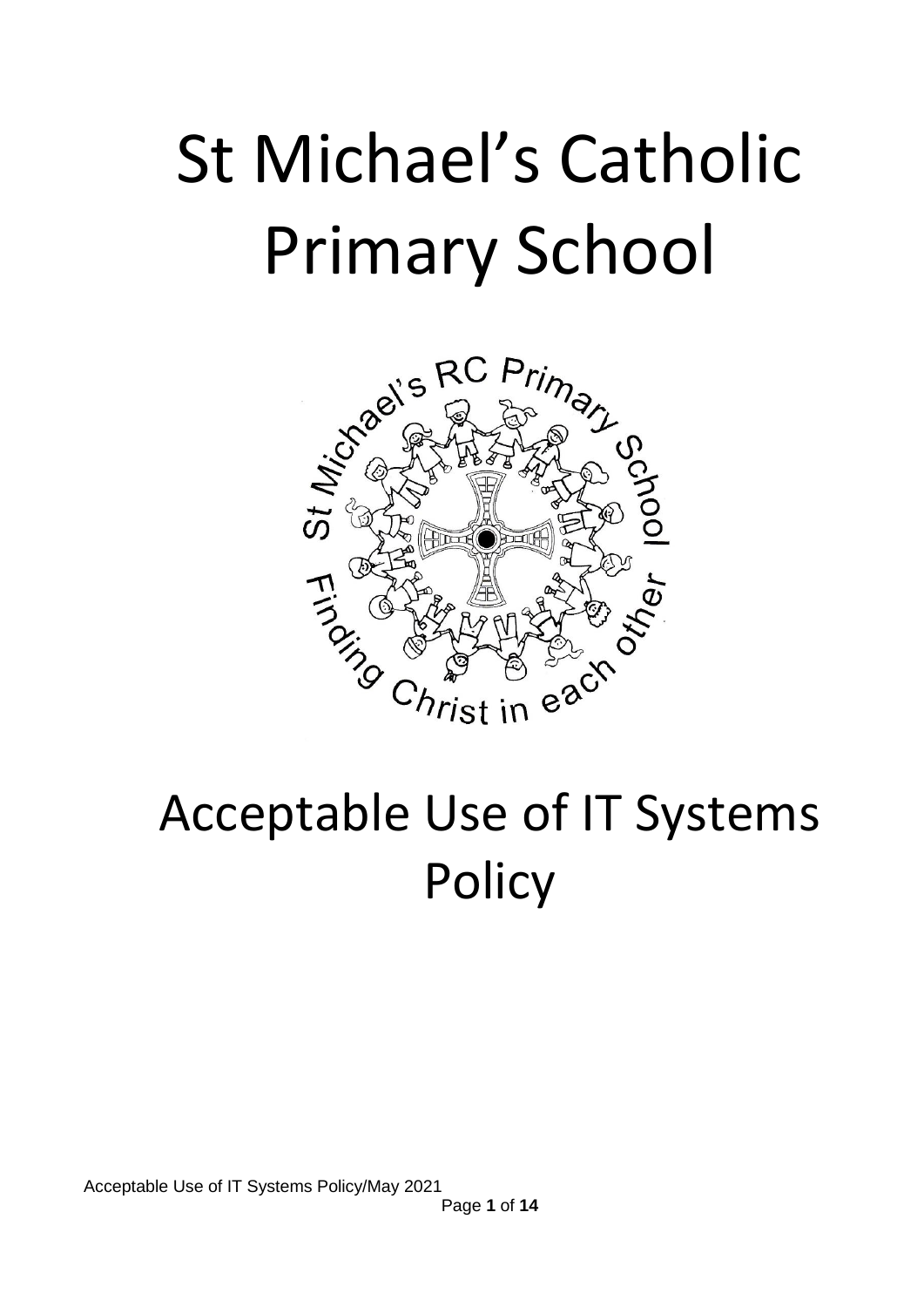

### St. Michael's RC Primary School Our Mission Statement

## **'Finding Christ in each other'**

'Catholic Education is above all a question of helping to form Christ in the lives of others'

#### **Pope John Paul II**

The School aims to promote Catholic values based on the teachings of Christ and to bring all members of the school community – staff, children, parents and governors – closer to God through the daily practice of those values in all areas of school activity.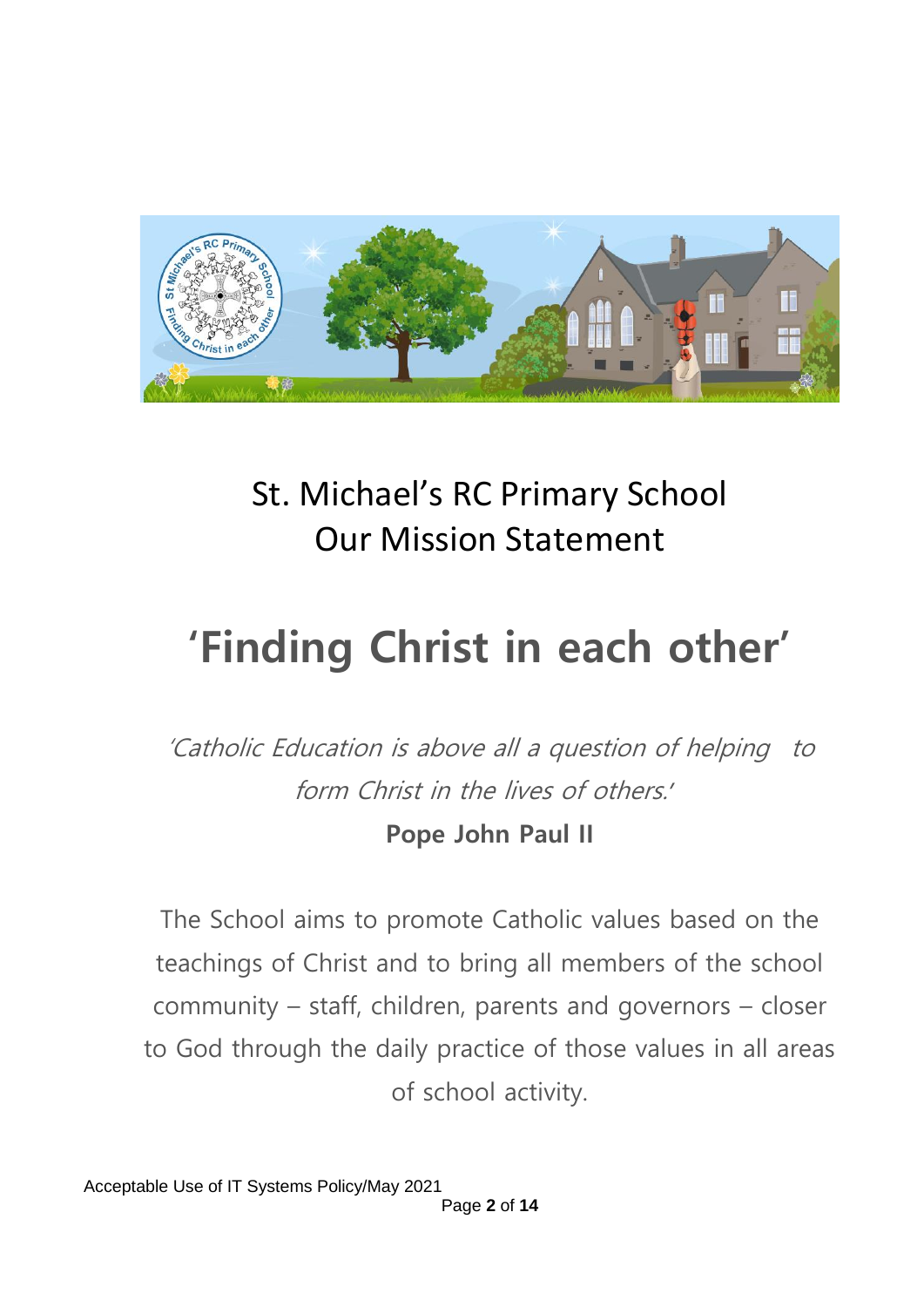

## **Bishop Wilkinson**

**Catholic Education Trust** Through Christ, in Partnership

## **Acceptable Use of IT Systems Policy**

| <b>Date Approved by Trust</b> | 11 June 2021     |
|-------------------------------|------------------|
| <b>Statutory Policy</b>       | <b>No</b>        |
| <b>Required on Website</b>    | <b>No</b>        |
| <b>Review Period</b>          | Annual           |
| <b>Next Review Date</b>       | <b>June 2022</b> |
| <b>Reviewed by</b>            | <b>DPO</b>       |
|                               |                  |
|                               |                  |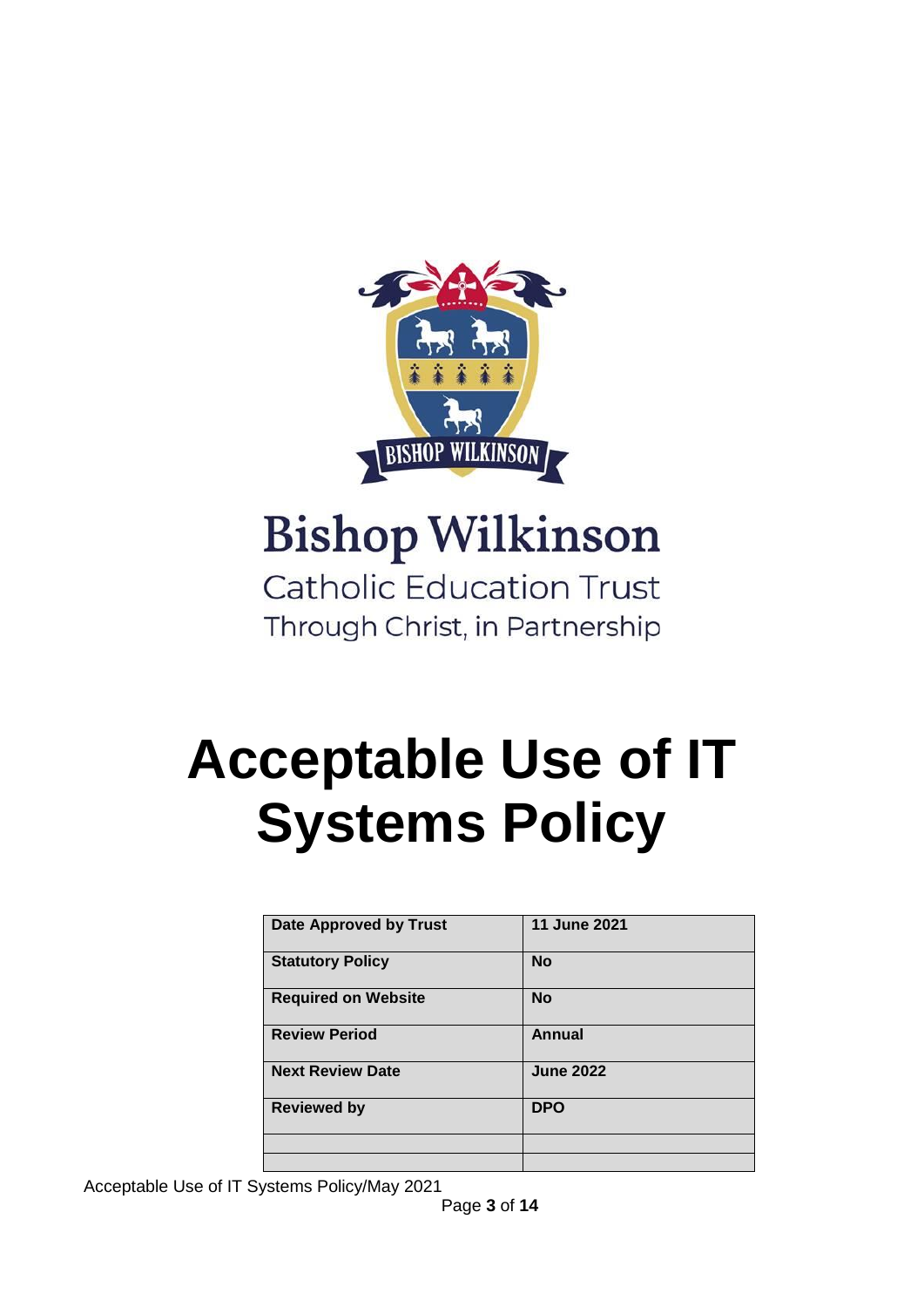#### **Table of Contents**

| 6.SYSTEM ACCESS CONTROL - INDIVIDUAL RESPONSIBILITIES 8 |  |
|---------------------------------------------------------|--|
|                                                         |  |
| 8. CLEAR DESK AND CLEAR SCREEN STANDARDS & CONTROLS  9  |  |
|                                                         |  |
|                                                         |  |
|                                                         |  |
|                                                         |  |
|                                                         |  |
|                                                         |  |
|                                                         |  |
|                                                         |  |
|                                                         |  |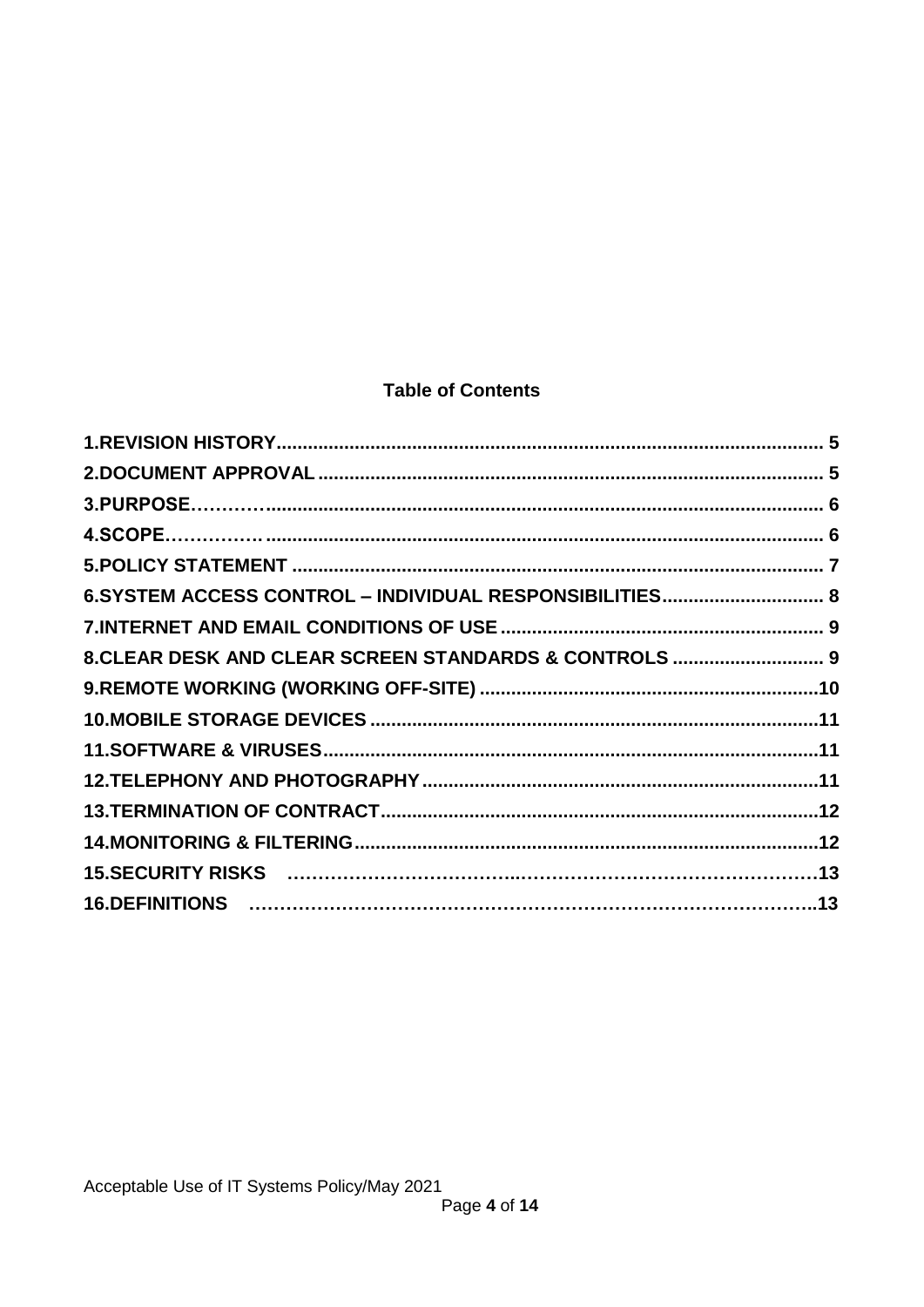#### <span id="page-4-0"></span>**1. Revision History**

The below table provides the revision history for this document. Each revision has an associated date, issue number, and description of the changes and/or content. The document revisions appear in descending order, with the most-recent iteration appearing first in the table.

| <b>Date</b> | <b>Version</b> | <b>Description</b>    | <b>Author</b>                       |
|-------------|----------------|-----------------------|-------------------------------------|
| 18/05/2021  | 0.a            | <b>Initial Draft</b>  | <b>Karen Latimer</b><br>Data2Action |
| 11/06/2021  | 0.b            | <b>Final Approved</b> | Jacqui Ridley                       |
|             |                |                       |                                     |
|             |                |                       |                                     |
|             |                |                       |                                     |

#### <span id="page-4-1"></span>**2. Document Approval**

| <b>Document Name</b>                        | Acceptable Use of IT Systems Policy |      |  |
|---------------------------------------------|-------------------------------------|------|--|
| <b>Publication Date</b>                     |                                     |      |  |
| <b>Prepared by</b>                          | Karen Latimer, Data2Action          |      |  |
| <b>Approval</b><br>(Name &<br>Organization) | Name                                | Sign |  |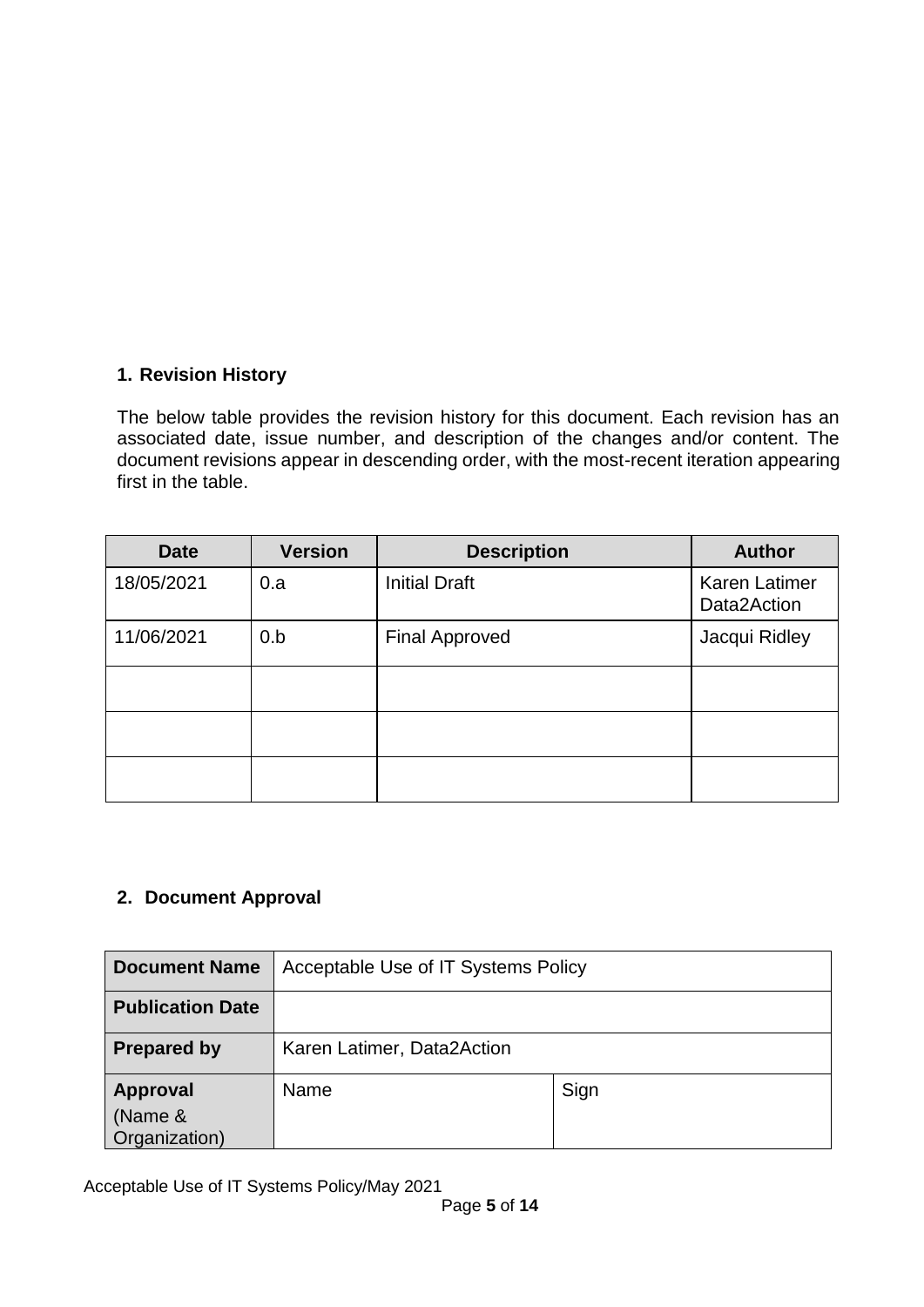#### <span id="page-5-0"></span>**3. Purpose**

The purpose of this policy is to ensure that the Bishop Wilkinson Catholic Education Trust (the Trust) IT systems are used in a way that minimises the risks of any information security or data protection breaches.

The overall objective of this policy is to ensure that employees, associates, contractors and agency staff adhere to the Data Protection and Information Security obligations placed upon them by the legislation which currently includes (and is not limited to) the UK General Data Protection Regulation, the Data Protection Act (2018) and the Computer Misuse Act (1990) and to support adherence to all other relevant Trust Information Security Polices.

<span id="page-5-1"></span>The Trust is committed to ensuring that it complies with all legal and regulatory requirements when conducting its business activities.

#### **4. Scope**

This 'Acceptable Use of IT Systems' Policy covers the security and use of all Trust IT systems including the use of email, internet, voice and mobile IT equipment.

Additional process, standards or procedure documentation may be implemented at a school level to support the minimum requirements outlined within this policy, it should be interpreted such that it has the widest application, to include new and developing technologies and uses, which may not be explicitly referred to in this policy.

This policy applies to all employees (permanent and temporary), associates, contractors and agents (hereafter referred to as 'individuals').

This policy applies to all information, in whatever form relating to the Trust's business activities, and to all information handled by the Trust and third parties with whom it deals with. It also covers all IT and information communication facilities operated by or on behalf of the **Trust.** 

The Trust has no appetite for any regulatory breaches and will never knowingly / intentionally breach any applicable law or regulation relevant to the conduct of its business activities. The Trust has a very low risk appetite to breaches of this policy and its associated polices, standards and controls and procedures.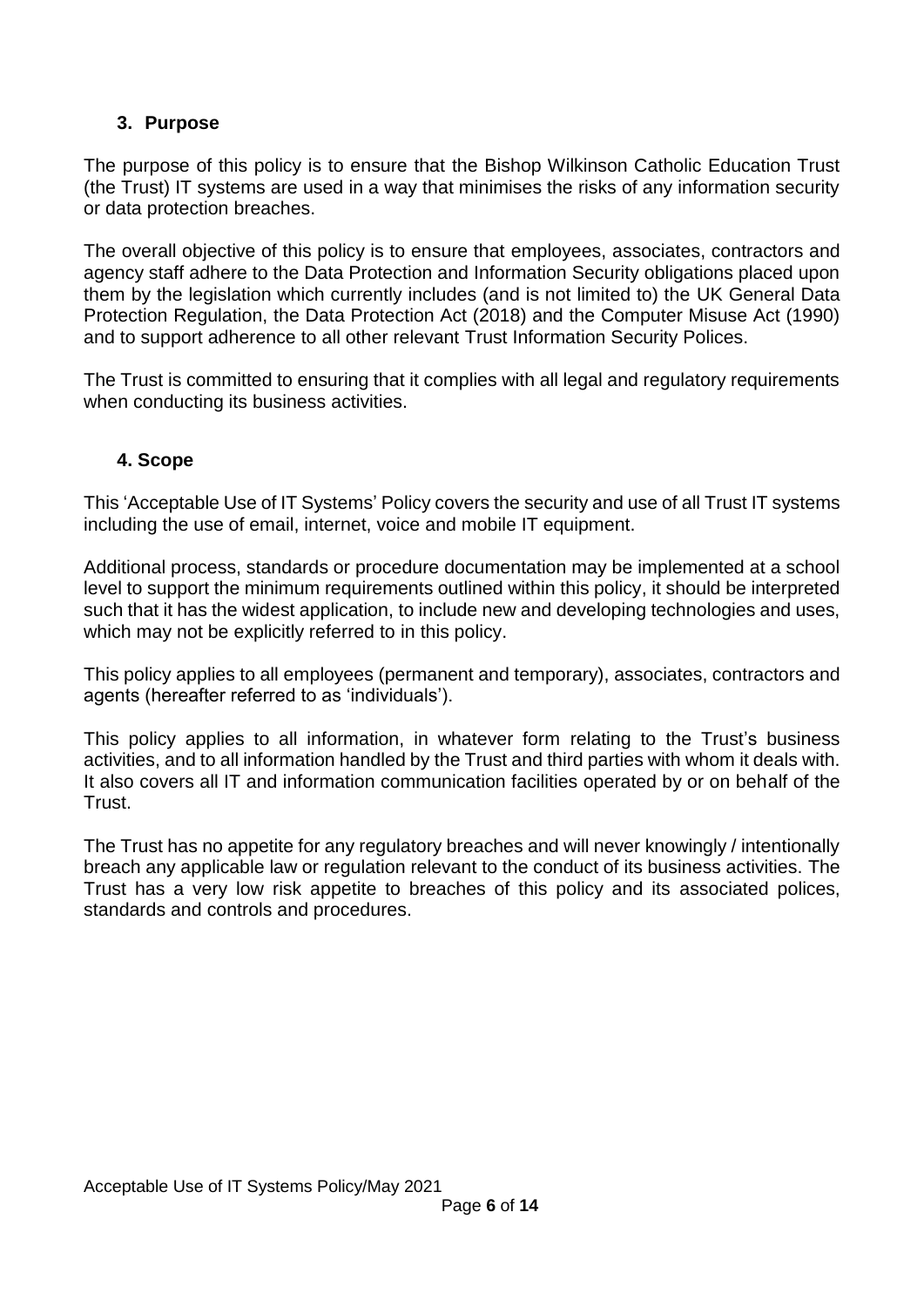#### <span id="page-6-0"></span>**5. Policy Statement**

#### **DATA PROTECTION LEGISLATION**

At the time this policy was written, it aims to satisfy data protection legislation in the United Kingdom which are; -

- The UK General Data Protection Regulation (UK GDPR)
- Privacy and Electronic Communications Regulations (PECR) 2003
- The UK Data Protection Act 2018

Where there are changes made to the above legislation, this policy and related policies will be reviewed to assess if any updates are required.

It is the Trust policy to:

- promote and facilitate the positive and extensive use of Information Technology in the interests of supporting the delivery of learning, teaching and innovation to the highest possible standards. This also requires appropriate and legal use of the technologies and facilities made available to students and employees.
- have appropriate technical and organisational measures to ensure continued compliance with the data protection act and GDPR which includes ensuring individuals are aware of their obligations and issue rules and instructions (via relevant policies and procedures) on what individuals are (and are not) permitted to do.
- ensure information is only accessed by those who have appropriate authority to do so.
- ensure authorised users have access to information and associated assets only as and when required within a need-to-know basis.
- ensure all data and confidential information that the Trust manages is suitably secure to protect against consequences of breaches of confidentiality, failures of integrity or interruptions to the availability of that information.
- meet all data protection and information security requirements under the relevant regulations, legislation, organisational policies / procedures and contractual obligations.
- ensure the security and integrity of all its data, services and processes by ongoing reviews and oversight of all new and existing data privacy risks, to ensure appropriate controls are operating effectively or implemented and documented when any new risks are identified.
- provide a secure working environment for all individuals supporting the Trust.
- require all individuals to ensure that the security, confidentiality and integrity of the data they are handling is suitably robust.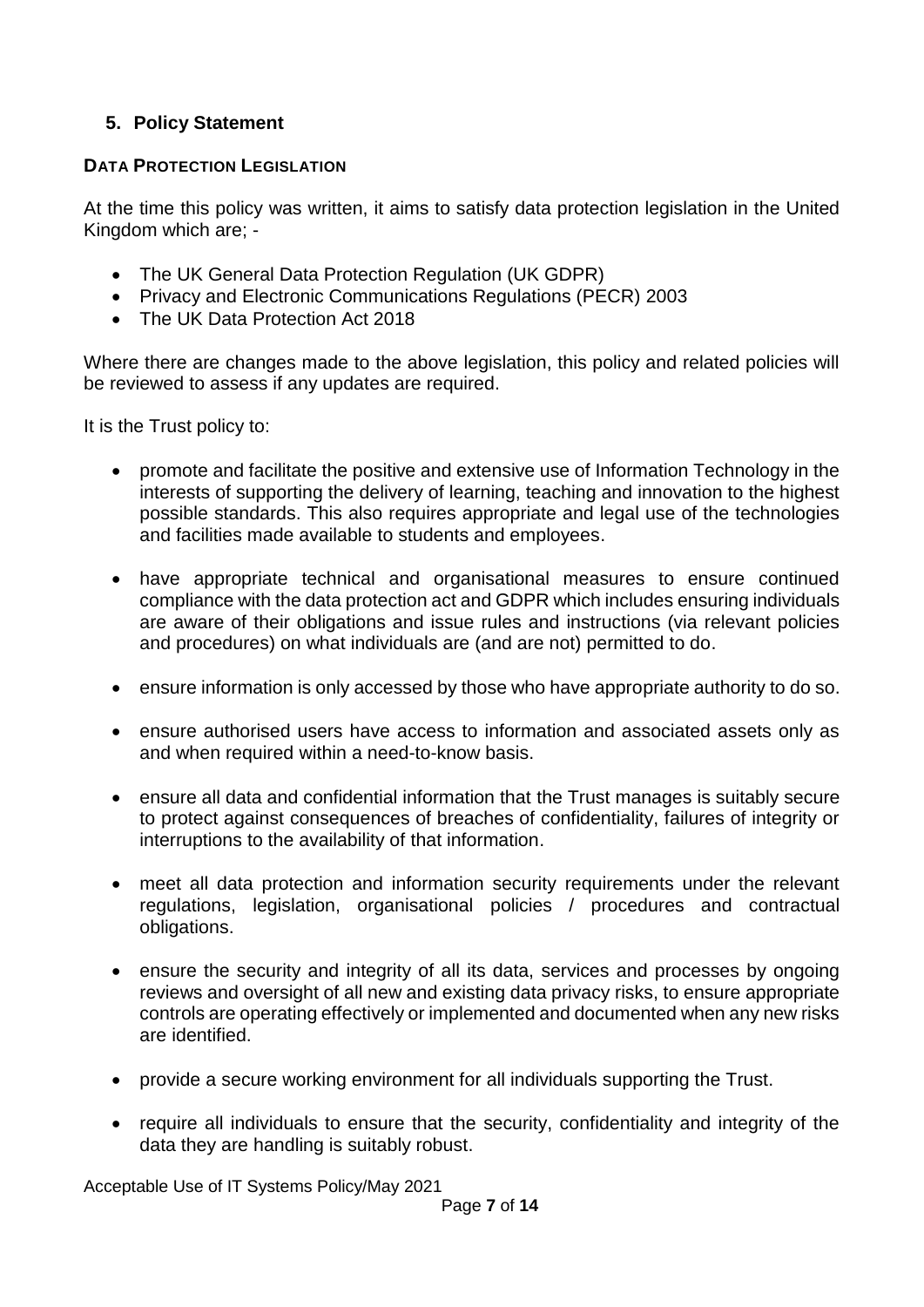- promote this policy and raise awareness of data privacy.
- provide appropriate data privacy training for individuals and where relevant, connected third parties.

#### **Important**

**It is of critical importance that you do not communicate with pupils or ex-pupils under the age of 18 using social media without the express permission of the CEO of the Trust. Any social media communication must be done through official Trust/school social media accounts that Trust senior leaders and the school SLT are aware of.**

#### <span id="page-7-0"></span>Failure to comply with this may result in disciplinary action which could lead to dismissal.

#### **6. System Access Control – Individual Responsibilities**

Access to the Trust IT systems is controlled by implementing user IDs, passwords and/or tokens. All user IDs and passwords are to be uniquely assigned by authorised personnel only to named individuals and consequently, **individuals are accountable for all actions on the Trust's IT systems.**

#### **Individuals must not:**

- Allow anyone else to use their user ID/token and password on any Trust IT system.
- Leave their user accounts logged in at an unattended and unlocked computer.
- Use someone else's user ID and password to access the Trust's IT system.
- Leave their password unprotected (for example writing it down).
- Perform any unauthorised changes to the Trust IT systems or information.
- Attempt to access data that they are not authorised to use or access.
- Exceed the limits of their authorisation or specific business need to interrogate the system or data.
- Connect any non-Trust authorised device to IT systems or network.
- Store Trust data on any non-authorised equipment.
- Give or transfer Trust data or software to their own personal devices or any person or organisation outside of the Trust without the authority of the Trust.
- Line managers must ensure that individuals are given clear direction on the extent and limits of their authority regarding access to the Trust IT systems and data.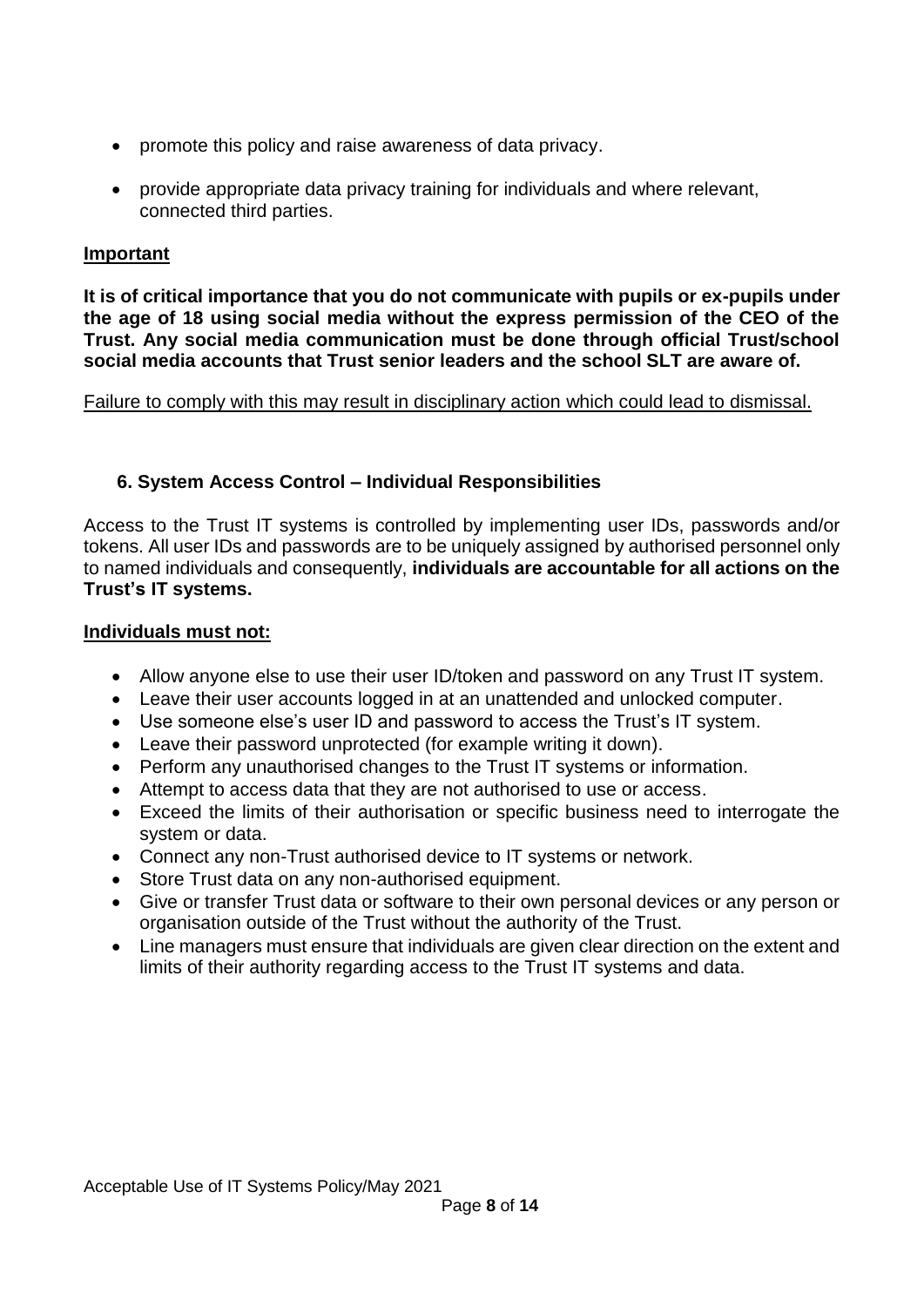#### <span id="page-8-0"></span>**7. Internet and Email Conditions of Use**

Use of the Trust's internet and email is intended for work related use only. Personal use is permitted where such use does not affect the individual's work performance, is not detrimental to the Trust in any way, not in breach of any terms and conditions of employment and does not place the individual or Trust in breach of statutory or other legal obligations.

#### **All individuals are accountable for their actions on the internet and email systems.**

#### **Individuals must not:**

- Use the internet or email for the purposes of harassment or abuse.
- Use profanity, obscenities, or derogatory remarks in communications.
- Access, download, send or receive any data (including images), which the Trust considers offensive in any way, including sexually explicit, discriminatory, defamatory, or libellous material.
- Use the internet or email to make personal gains or conduct a personal business.
- Use the internet or email to gamble.
- Use the email systems in a way that could affect its reliability or effectiveness, for example distributing chain letters or spam.
- Place any information on the Internet that relates to the Trust, alter any information about it, or express any opinion about the Trust, unless they are specifically authorised to do this.
- Send unprotected personal or confidential information externally.
- Forward any related Trust email to personal (non-Trust) email accounts (for example a personal Hotmail account)
- Make official commercial commitments through the internet or email on behalf of the unless authorised to do so.
- Download copyrighted material such as music media (MP3) files, film and video files (not an exhaustive list) without appropriate approval.
- In any way infringe any copyright, database rights, trademarks or other intellectual property.
- Download and install any software from the internet without prior approval of the IT Department.

#### <span id="page-8-1"></span>**8. Clear Desk and Clear Screen Standards & Controls**

To reduce the risk of unauthorised access to or loss of information, the Trust enforces the following clear desk and clear screen standards and controls:

- Personal or confidential work-related information must be protected using security features provided for example, the use of company approved secure printers.
- Computers must be logged off/locked or protected with a screen locking mechanism controlled by a password when left unattended.
- Care must be taken to not leave confidential paper material on printers or photocopiers.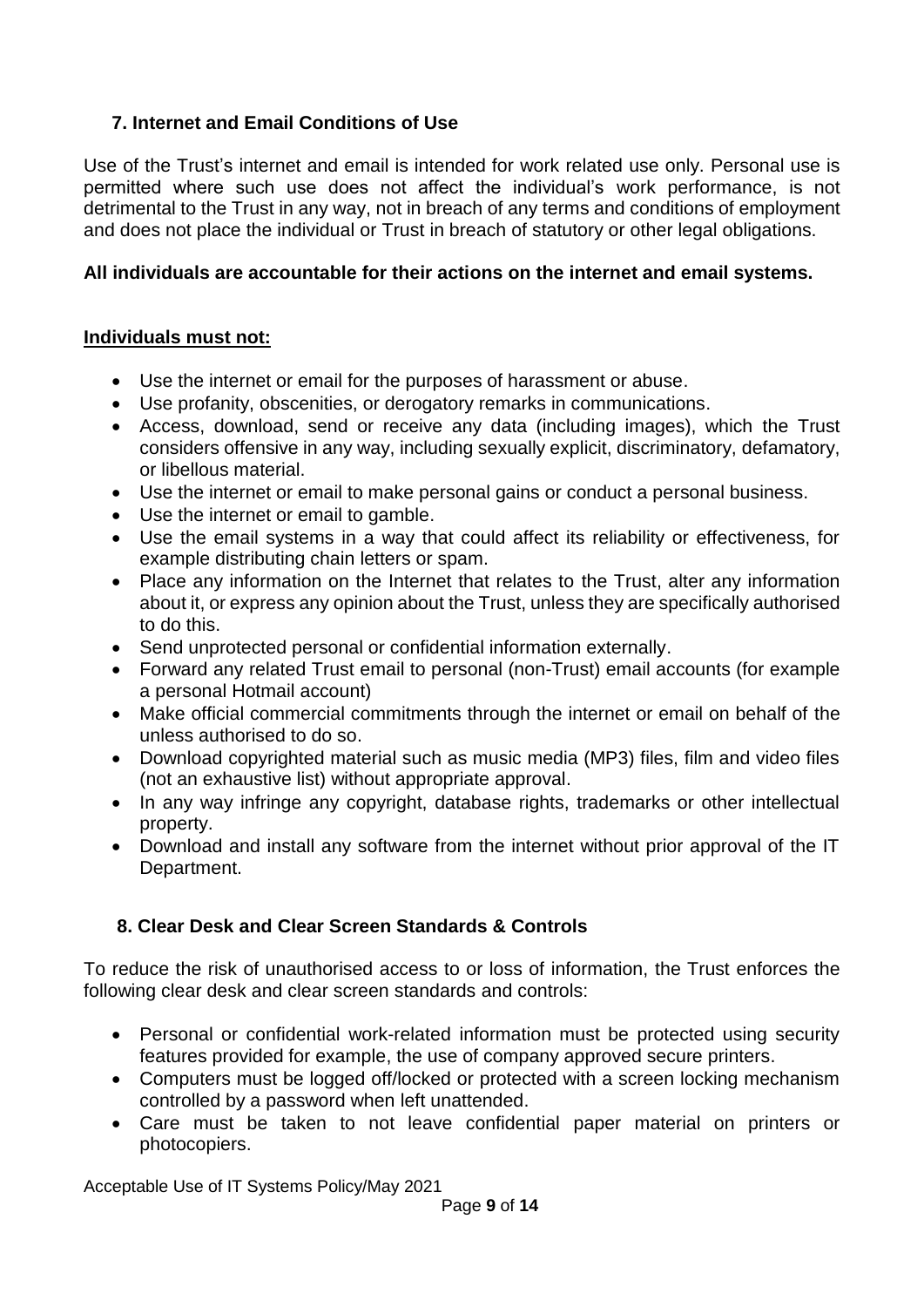- All business-related printed material that is no longer needed must be disposed of using confidential waste bins/bags or shredders.
- Desks should be left clear of all confidential paper documents at the end of each working day.
- Confidential papers should be secured in lockable pedestals and cupboards (where provided).
- Confidential papers should not be left in meeting rooms once a meeting has finished.
- <span id="page-9-0"></span>• White boards and flip charts should be cleared of all information following a meeting.

#### **9. Remote working (working off-site)**

It is accepted that laptops and mobile devices can be taken off-site if required however the following controls **must** be applied:

- Equipment and media taken off-site must not be left unattended in public places and not left in plain sight within a car.
- Laptops must be carried as hand luggage when travelling on any public service journey.
- Care should be taken with the use of mobile devices such as laptops, mobile phones, smartphones and tablets. They must be protected at least by a password or a PIN and, where available, encryption.
- Screen lock electronic devices when not in use.
- Use caution when working on any company or customers data whilst outside the office (e.g., during a train journey when other passengers may be able to view the information you are working on).
- Individuals should take care if discussing any commercial or customer matters outside of the office where other members of the public are able to overhear conversations.

#### **THEFT, LOSS OR DAMAGE OF TRUST IT EQUIPMENT**

All individuals are obligated to take extra care when using Trust IT devices outside of the workplace. Individual safety is of utmost importance to the Trust so you should not attempt to protect any company equipment if there is a potential risk to your health or wellbeing. If any device is lost or stolen individuals must:

- Report the loss or theft to their Line Manager as soon as they become aware.
- Line Managers/ Headteachers are responsible for notifying the loss or theft to the DPO and COO.
- Consideration should be given regarding onward reporting to the Police.
- Any damaged equipment must be returned to the IT department, individuals must not attempt to dispose of broken equipment themselves.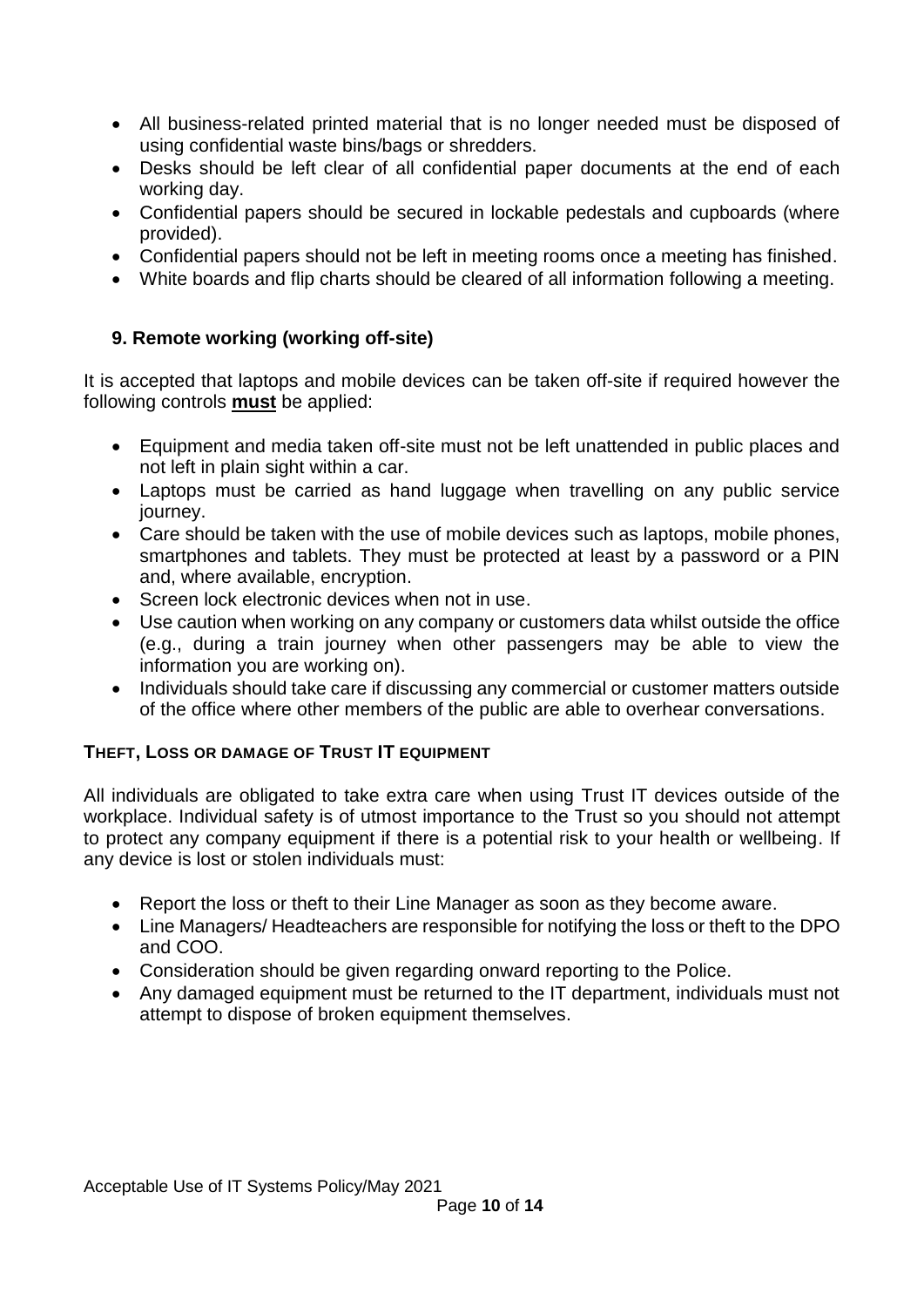#### <span id="page-10-0"></span>**10. Mobile Storage Devices**

Mobile devices such as memory sticks, CDs, DVD's and removable hard drives must not be used in the normal course of day to day activity. Only in exceptional circumstances and where authorisation is granted by a Trust IT Director can such use be permitted. Prior to seeking authorisation, a Data Protection Impact Assessment (DPIA) must be completed to assess and mitigate any potential risks and presented to the Trust IT Director for assessment and authorisation, as deemed appropriate. Only Trust authorised mobile storage devices with encryption enabled are permitted when transferring personal, sensitive or confidential data.

#### <span id="page-10-1"></span>**11. Software & Viruses**

#### **SOFTWARE**

Individuals must use only software that is authorised by the Trust and on the Trust's computers. Authorised software must be used in accordance with the software supplier's licensing agreements. All software on the Trust's computers must be approved and installed by the relevant Trust IT department.

#### **VIRUSES**

The IT department has implemented centralised, automated virus detection and virus software updates within the Trust. All PC's have antivirus software installed to detect and remove any virus automatically.

#### **Individuals must not:**

- Remove or disable anti-virus software.
- <span id="page-10-2"></span>• Attempt to remove virus-infected files or clean up an infection.

#### **12. Telephony and Photography**

The Trust telephones are intended for work related use and personal use should be kept to a minimum.

#### **Individuals must not:**

- Make hoax or threatening calls to internal or external destinations.
- Accept reverse charge calls from domestic or International operator unless it is for business use.

#### **PHOTOGRAPHY**

All photography taken within the school for educational purposes should be formally approved by the Headteacher. Whilst the Trust understands that most people will have camera phones they must: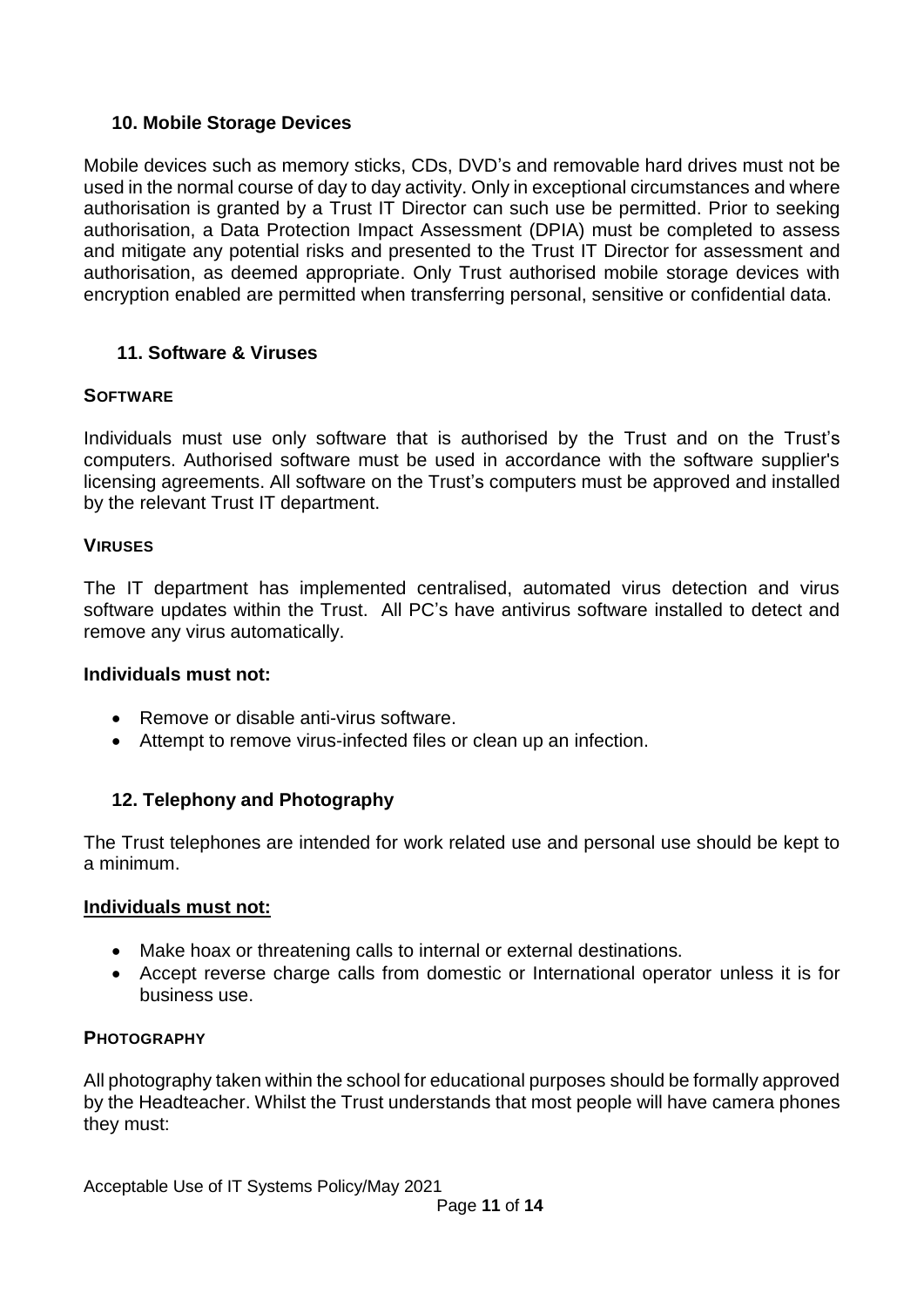- Make sure no personal or confidential data appears in the photo (consider computer screens that may be on show or paper documents on desks).
- Think carefully before posting any workplace photos on social media (they often reveal more about the Trust and security than individuals may think).
- Never take any photographs of any computer screens, especially any photographs of personal or confidential data as this will be considered a breach of security leading to a possible disciplinary offence.

#### <span id="page-11-0"></span>**13. Termination of Contract**

All the Trust's IT equipment and data, for example laptops and mobile devices including telephones, smartphones and CDs/DVDs, must be returned to the Trust immediately upon termination of contract.

All Trust data or intellectual property developed or gained during the period of employment remains the property of the Trust and must not be retained beyond termination or reused for any other purpose.

#### <span id="page-11-1"></span>**14. Monitoring & Filtering**

All data that is created and stored on the Trust computers is the property of the Trust and whilst complying with Data Regulation, there is no official provision for individual data privacy, however wherever possible the Trust will avoid opening personal emails.

IT system logging will take place where appropriate, and investigations will be commenced where reasonable suspicion exists of a breach of this or any other policy. The Trust has the right (under certain conditions) to monitor activity on its systems, including internet and email use, to ensure systems security and effective operation, and to protect against misuse.

Any monitoring will be carried out in accordance with audited, controlled internal processes, the UK Data Protection Act 2018, the UK General Data Protection Regulation, the Regulation of Investigatory Powers Act 2000 and the Telecommunications (Lawful Business Practice Interception of Communications) Regulations 2000.

It is the responsibility of all individuals to report suspected breaches of security policies without delay to the Headteacher, the IT department or a Trust Director/DPO in line with the GDPR Data Breach Process.

All breaches of information security and data protection policies will be investigated. Where investigations reveal misconduct, disciplinary action may follow in line with the Bishop Wilkinson Catholic Education Trust disciplinary procedures.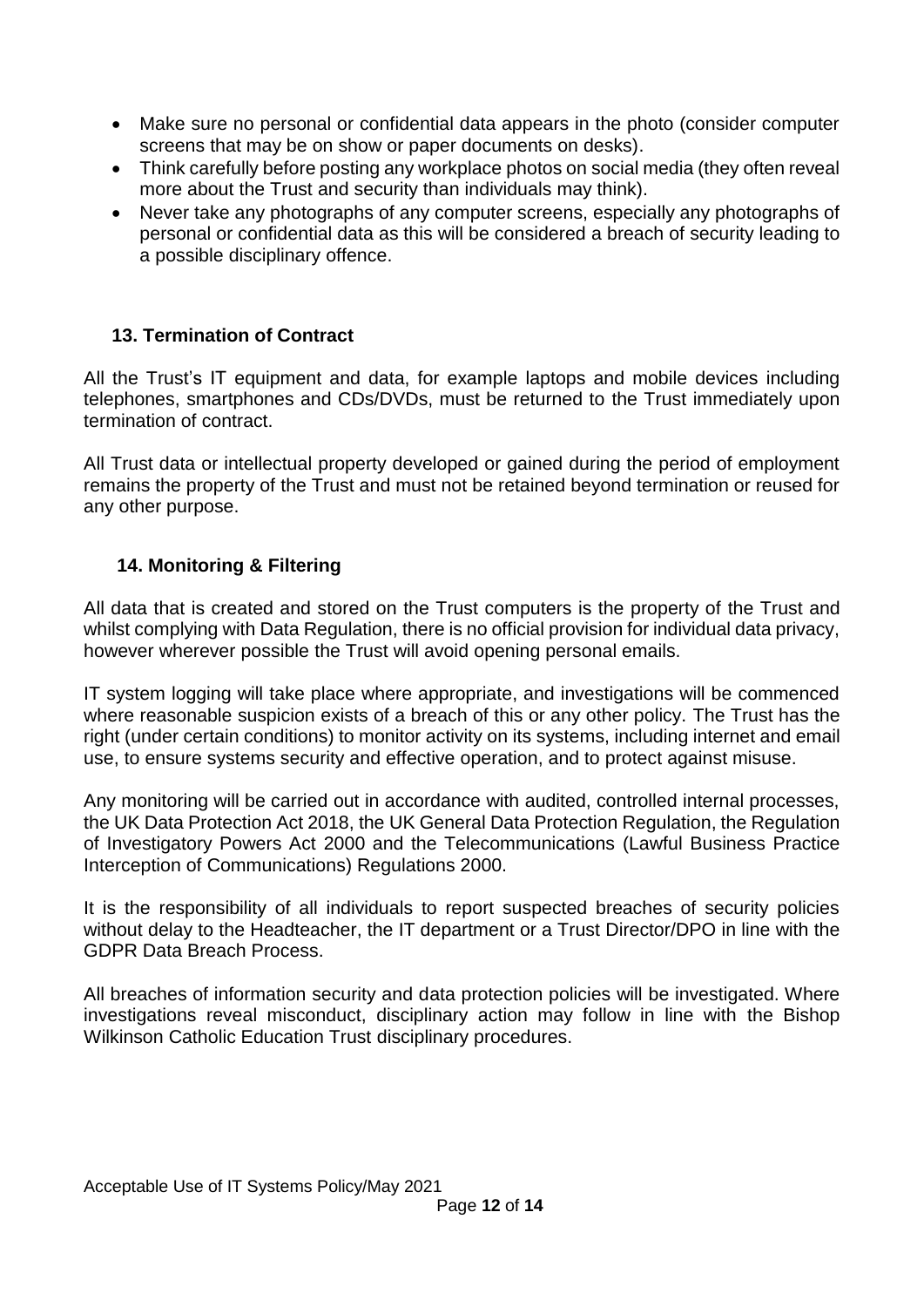#### <span id="page-12-0"></span>**15. Security Risks**

While acceptable usage of IT systems can prevent many security risks, individual actions are also important when applying information security or data protection requirements. Its therefore important to ensure to:

- use extreme caution when opening email attachments from unknown senders or unexpected attachments from any sender.
- be on guard against social engineering, such as attempts by outsiders to persuade you to disclose confidential information, including employee, pupil or school confidential information.
- be wary of fake websites and phishing emails.
- don't click on links in emails or social media.
- don't disclose passwords and other confidential information unless you have confirmed identity and need to know principle.
- use social media, including personal blogs, in a professional and responsible way, without violating policies or disclosing confidential information.
- take particular care of IT assets when you are away from home or out of the office.
- follow clear desk requirements ensuring paper based confidential information is secured where unauthorised people cannot see it and shredded when no longer required.

If you notice any signs of unusual or suspicious events which could lead to a potential or actual security breach it should be reported immediately in line with the GDPR Data Breach Process.

Examples of such events are as follows:

- Unexpected system or application crashes.
- Abnormal slow running of a laptop.
- Signs of physical tampering to a laptop device.

#### <span id="page-12-1"></span>**16.Definitions**

**Trust** means all schools within the Bishop Wilkinson Catholic Education Trust who process Personal Data.

**COO** means the Chief Operating Officer

**DPO** means the Data Protection Officer, the individual within the Bishop Wilkinson Catholic Education Trust who has oversight for Data Privacy compliance.

**UK GDPR** means the UK General Data Protection Regulation which is a regulation in UK law on data protection and privacy for all individuals within the UK.

**Individuals** means any employee, contractor, agent who any such person employed on behalf of the Bishop Wilkinson Catholic Education Trust